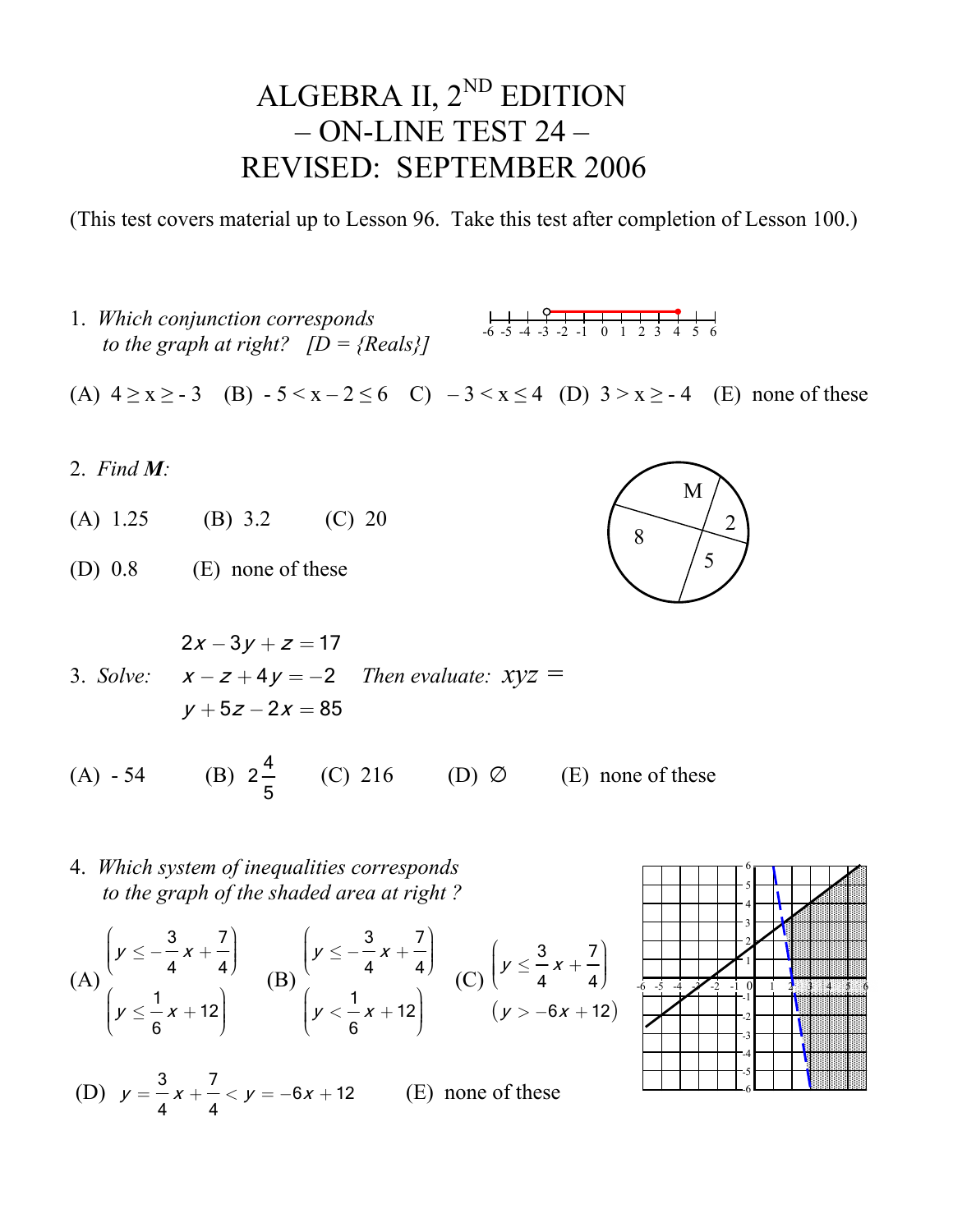- 5. *The motorboat could go 15 miles downstream in 3 hours, but took 2 hours longer to go 10 miles upstream. What is the speed of the current ?*
- (A)  $1\frac{1}{2}$  mph (B) 1 mph (C)  $\frac{1}{2}$  mph (D) 0 mph (E) none of these
- 6. *What is the solution of*  $5 = 17x^2 200x$ ?
- (A) 1 real number (B) 2 complex numbers that are conjugates
- (C) 2 real unequal numbers (D)  $\varnothing$  (E) none of these
- 7. *Which of the following sets of ordered pairs is not a function ?*
- (A)  $(1,2)$   $(2,3)$   $(3,2)$   $(B)$   $(1,1)$  $(2,-1)$  $(-1,2)$   $(-2,-2)$   $(C)$   $(0,0)$  $(3,0)$  $(-3,0)$
- (D)  $(1,1)$   $(2,2)$   $(3,3)$   $(2,-1)$  (E) none of these
- 8. *Solve the system:*  $\{3x y = 6\}$   $\{xy = 24\}$  There are two solutions:  $(x_1, y_1)$  and  $(x_2, y_2)$ . Evaluate:  $x_1 + y_1 + x_2 + y_2 =$
- (A) 8 (B) 0 (C)  $8 + 6\sqrt{3} i$  (D) 4 (E) none of these
- 9. If  $f(x) = 2x 5x^2$  and  $g(x) = 5x + 2$ , what is  $f(4)$  ?
- (A)  $-2376$  (B)  $-1584$  (C)  $-362$  (D)  $-50$  (E) none of these
- 10. *The number of rabbits vary inversely as the number of foxes and directly as the number of cabbages. When there were 120 rabbits, there were 15 foxes and 300 cabbages. How many cabbages were there when there were 90 rabbits and 10 foxes ?*
- (A) 225 (B) 900 (C) 200 (D) 150 (E) none of these
- 11. Simplify:  $4i^4 3i^3 \sqrt{-3}\sqrt{3}$
- (A)  $3 3i^3 + 4i^4$  (B)  $7 + 3i$  (C)  $4 6i$  (D)  $4i$  (E) none of these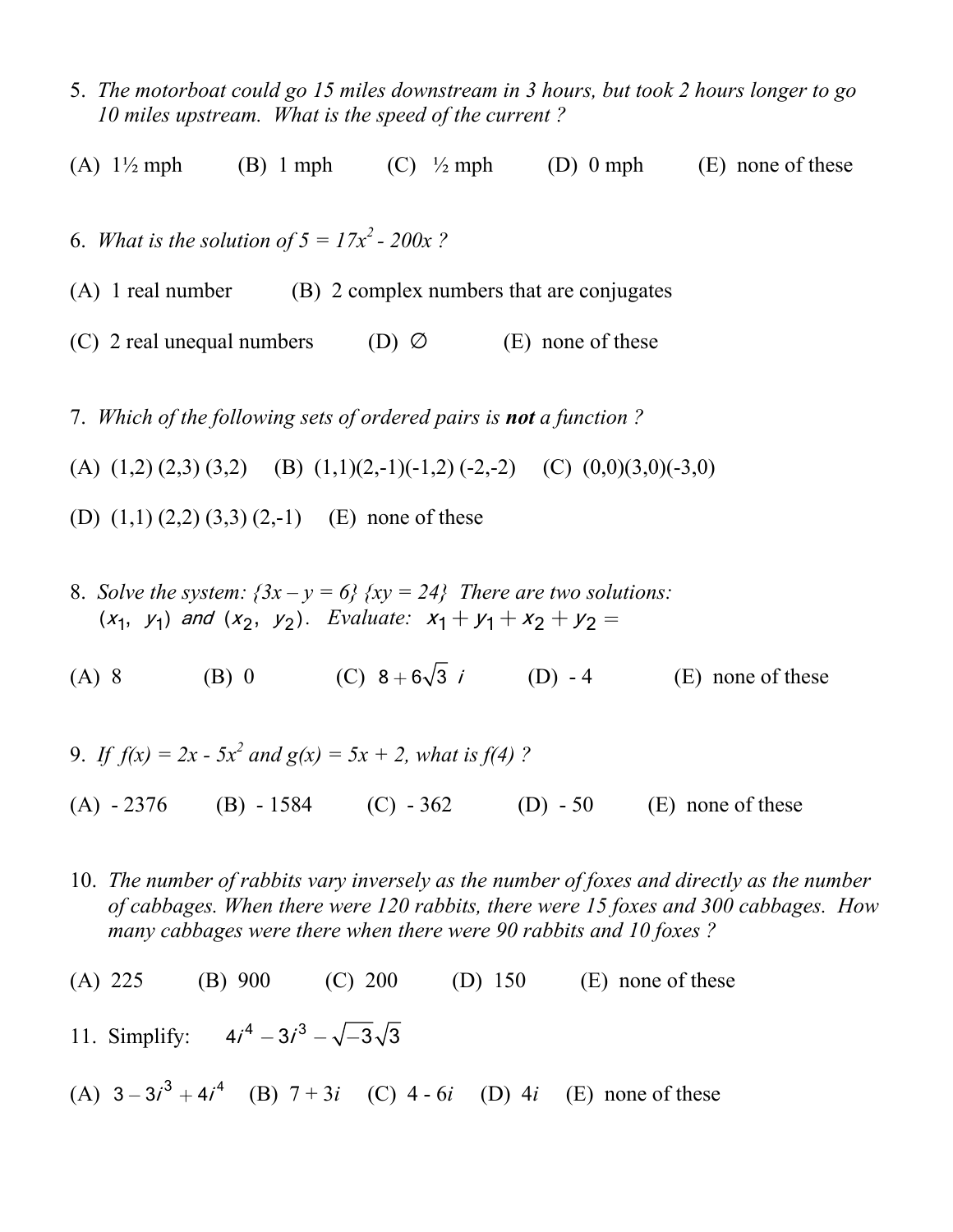- 12. *Find the distance between (3, 4) and (4, -3)*
- (A)  $5\sqrt{2}$  (B) 7 (C)  $\sqrt{2}$  (D)  $7\sqrt{2}$  (E) none of these
- 13. *If a boat in a 4 mph current can travel 76 miles downstream in the same time it takes to travel 20 miles upstream, what is the speed of the boat in still water ?*

(A)  $\frac{7}{5}$  mph (B)  $6\frac{6}{7}$  mph (C) 7 mph (D) 12 mph (E) none of these

- 14. *If line segment Q is tangent to the circle, find Q*.
- (A) 5 (B)  $\sqrt{21}$  (C)  $\sqrt{30}$  (D)  $\sqrt{70}$  (E) none of these



15. *What is the solution to the equation*  $4x^2 + 16 - 5x = 20$ 

- (A) 1 real number (B) 2 complex numbers that are conjugates
- (C) 2 real unequal numbers (D)  $\varnothing$  (E) none of these
- 16. *Solve:*  $3x^2 = 6x + 9$  *The solution is a complex number consisting of a "real" part*  $\pm$  *an "imaginary"part What is this "imaginary" part of the complex number solution ?*
- (A)  $\pm 2\sqrt{3}$  *i* (B)  $\pm \sqrt{2}$  *i* (C)  $\pm \sqrt{6}$  *i* (D)  $\pm \sqrt{15}$  *i* (E) none of these

17. *Solve the system:* 2, 2 2 2 289  $2x^2 - y^2 = 143$  $x^- + y$  $X^- - y$  $+ y^2 =$  $-y^2 =$ *The solutions will have the form*  $(\pm a, \pm \sqrt{b})$ *What is b ?* 

(A) 17 (B) 145 (C) 3 (D) - 37 (E) none of these

18. *ABCD is a parallelogram. Find N.* 



(A) 36 (B)  $15-\frac{1}{2}$ 3 (C)  $144$  (D)  $16$  (E) none of these